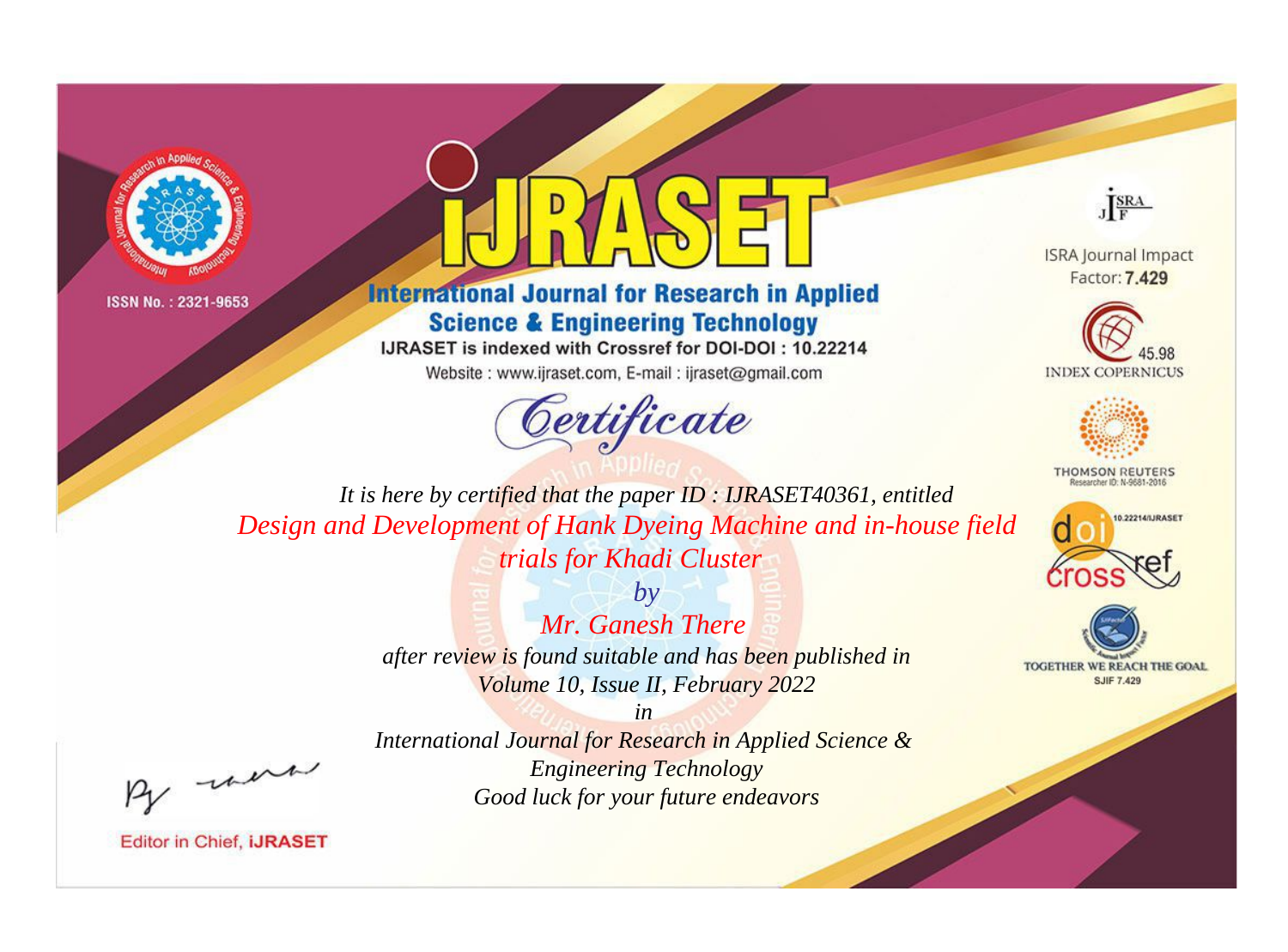



**International Journal for Research in Applied Science & Engineering Technology** 

IJRASET is indexed with Crossref for DOI-DOI: 10.22214

Website: www.ijraset.com, E-mail: ijraset@gmail.com





**ISRA Journal Impact** Factor: 7.429





**THOMSON REUTERS** 



TOGETHER WE REACH THE GOAL **SJIF 7.429** 

*It is here by certified that the paper ID : IJRASET40361, entitled Design and Development of Hank Dyeing Machine and in-house field trials for Khadi Cluster*

*by Mr. Deep Varma after review is found suitable and has been published in Volume 10, Issue II, February 2022*

, un

*International Journal for Research in Applied Science & Engineering Technology Good luck for your future endeavors*

*in*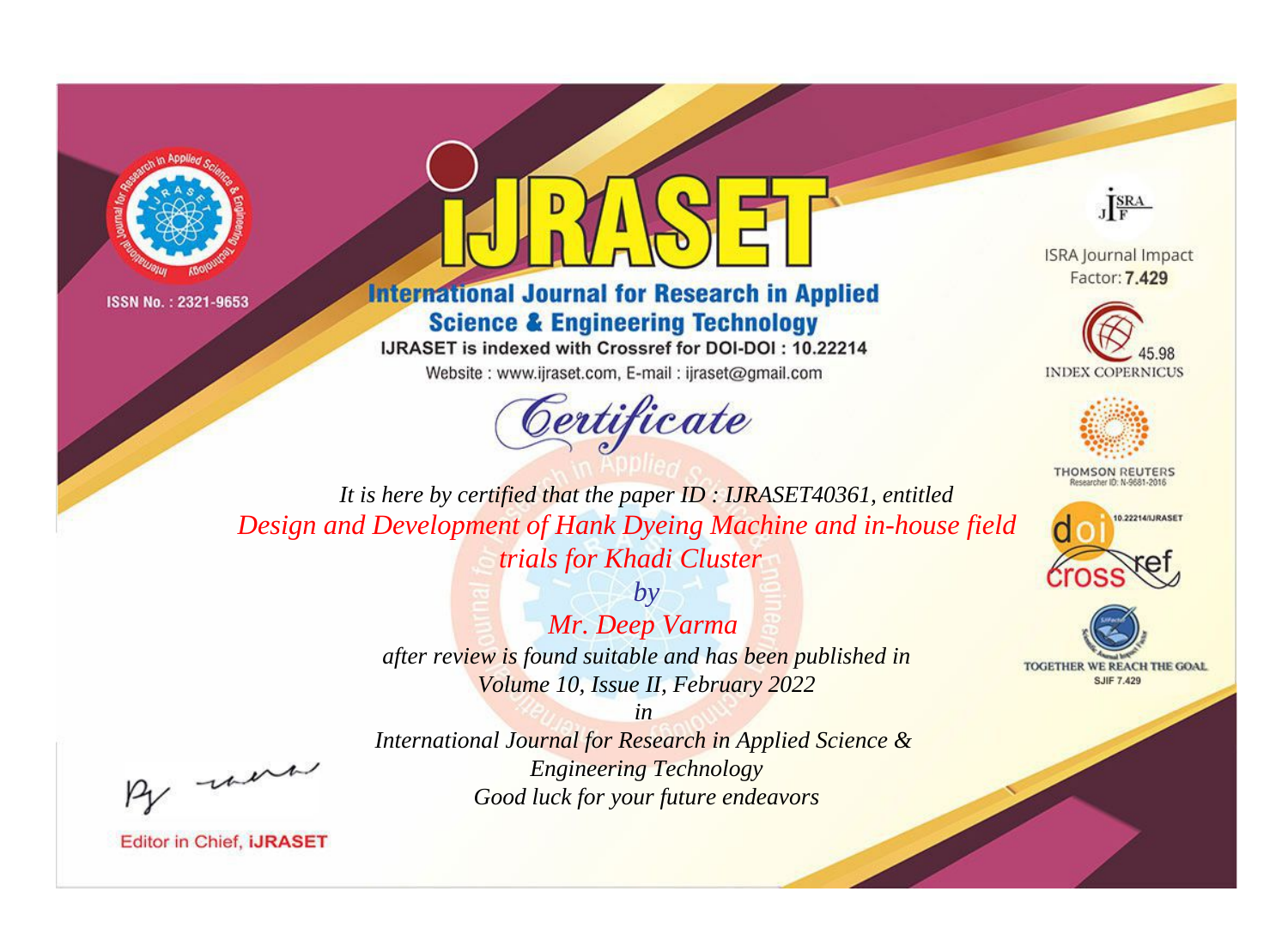



**International Journal for Research in Applied Science & Engineering Technology** 

IJRASET is indexed with Crossref for DOI-DOI: 10.22214

Website: www.ijraset.com, E-mail: ijraset@gmail.com



JERA

**ISRA Journal Impact** Factor: 7.429





**THOMSON REUTERS** 



TOGETHER WE REACH THE GOAL **SJIF 7.429** 

It is here by certified that the paper ID: IJRASET40361, entitled Design and Development of Hank Dyeing Machine and in-house field trials for Khadi Cluster

> $b\nu$ Mr. Kalpesh Deshmukh after review is found suitable and has been published in Volume 10, Issue II, February 2022

> $in$ International Journal for Research in Applied Science & **Engineering Technology** Good luck for your future endeavors

were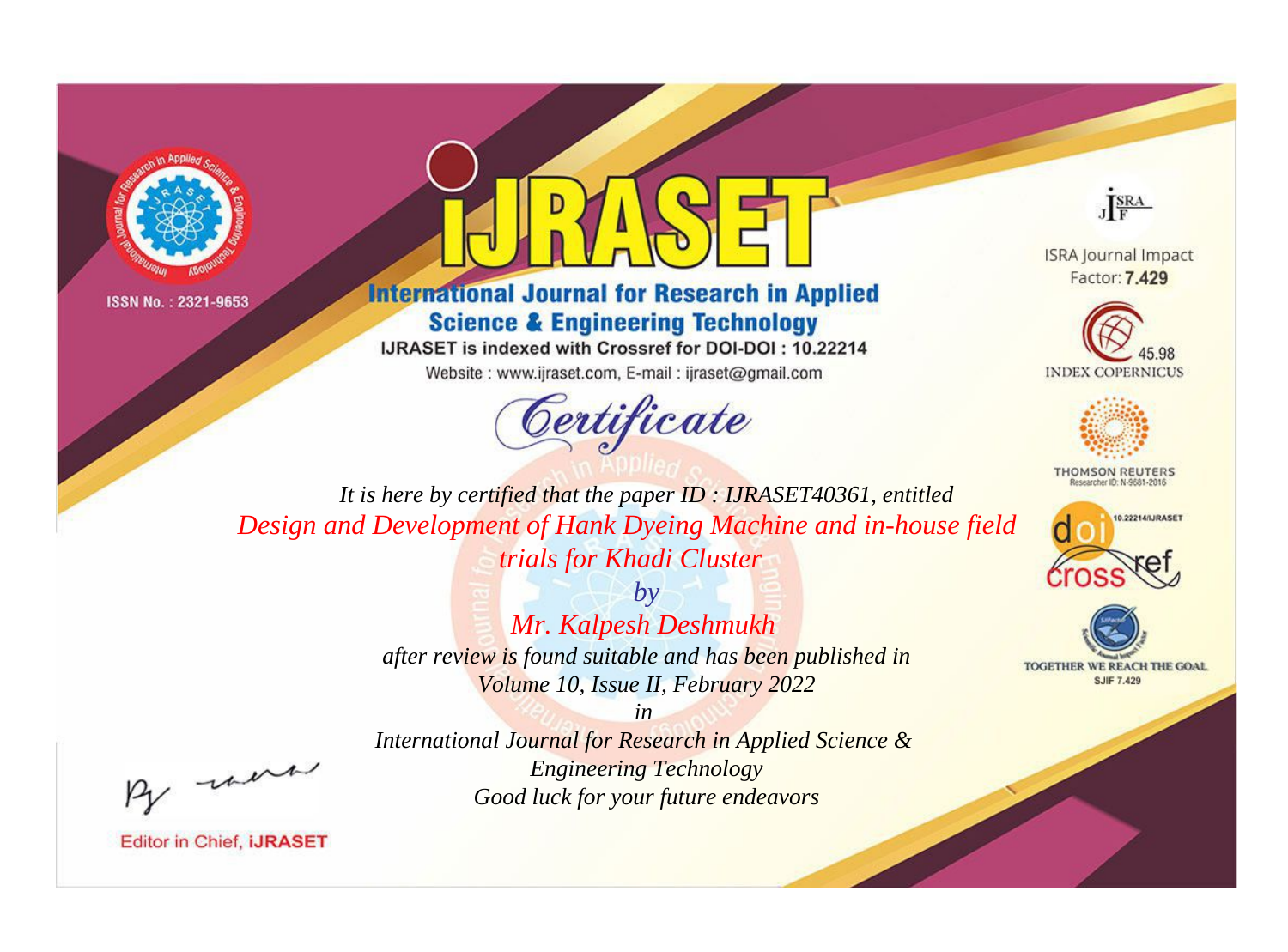



**International Journal for Research in Applied Science & Engineering Technology** 

IJRASET is indexed with Crossref for DOI-DOI: 10.22214

Website: www.ijraset.com, E-mail: ijraset@gmail.com





**ISRA Journal Impact** Factor: 7.429





**THOMSON REUTERS** 



TOGETHER WE REACH THE GOAL **SJIF 7.429** 

*It is here by certified that the paper ID : IJRASET40361, entitled Design and Development of Hank Dyeing Machine and in-house field trials for Khadi Cluster*

> *by Mr. Ravikumar Kandasamy after review is found suitable and has been published in Volume 10, Issue II, February 2022*

, un

*International Journal for Research in Applied Science & Engineering Technology Good luck for your future endeavors*

*in*